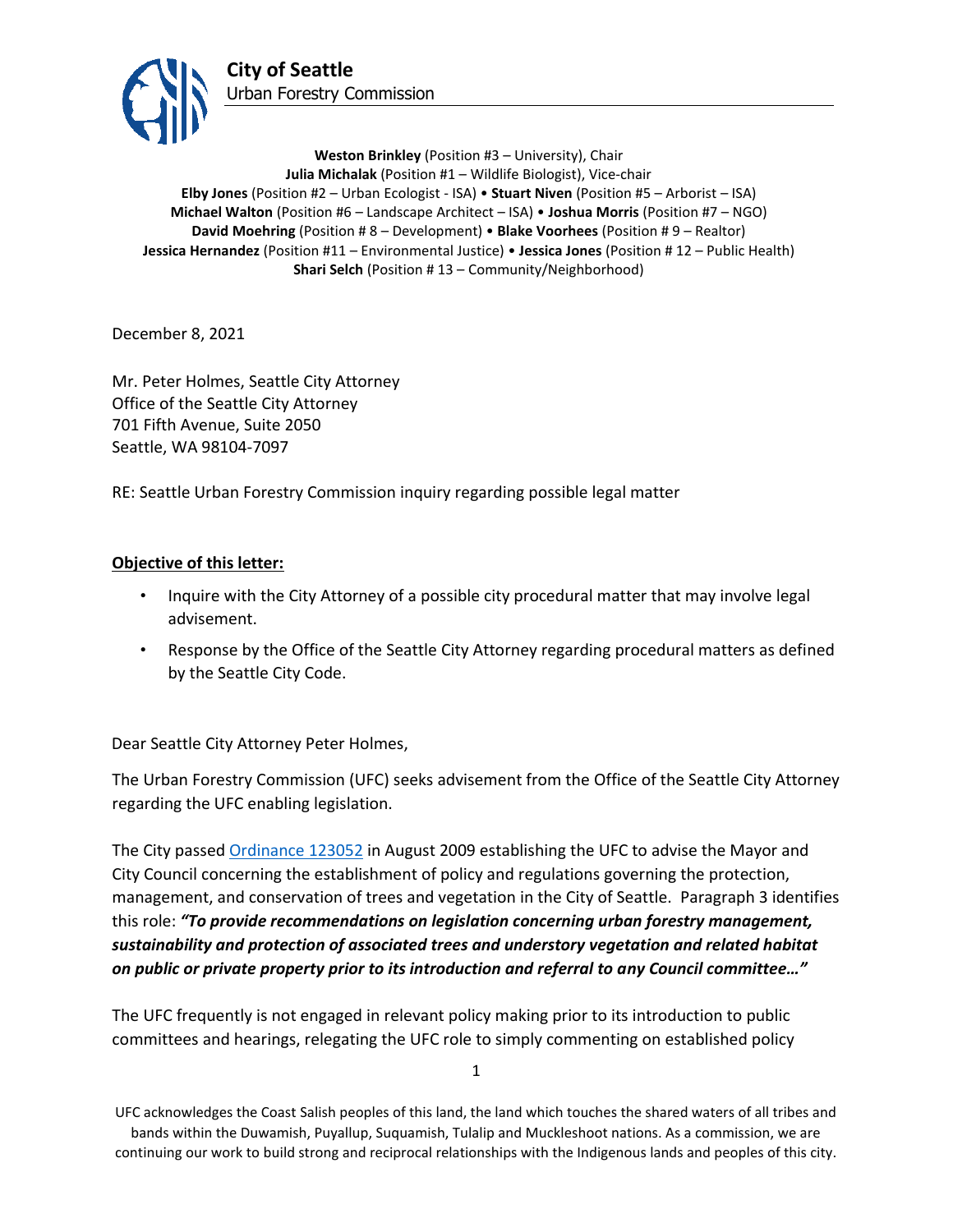directions. A past example is the collaboration asked of the UFC and City staff by Council for Statement of Legislative Intent SLI MO-001-A-002, that never took place despite numerous requests to discuss initiated by the UFC.

There are practical rationales for why this collaboration is important. As the UFC outlined in our [November 10](https://www.seattle.gov/Documents/Departments/UrbanForestryCommission/2021/2021docs/ADOPTEDSLILetter111021.pdf)th letter, not working in collaboration means the 1) UFC's role is reduced from recommendation and meaningful co-construction of policy to simply commenting on established policy; 2) it strains relationships between City staff and UFC; 3) it leads to recommendations Council and Mayor receive that are disjointed, uncoordinated, and ill informed; and 4) importantly, urban forestry operations and the environment are negatively impacted by delays and inconsistencies.

A current and timely example of this is the process relative to introducing tree protection regulations including the role of the UFC. City Council Resolution 31902 establishes a work program and included a timeline for updating the City's tree protection regulations.

During the Urban Forestry Commission's second meeting of October, the Seattle Department of Construction and Inspections (SDCI) provided a [tree protections update](https://www.seattle.gov/Documents/Departments/UrbanForestryCommission/2021/2021docs/TreeProtectionsUpdate101321.pdf) which indicated that there was a draft in progress to the proposed tree ordinance. The SDCI's intent is to target a SEPA Decision to the proposed Tree Ordinance by the end of the 2021 calendar year, however the UFC has not seen a draft or been invited to comment on this "legislation concerning urban forestry", rather simply review the topics being explored. Fundamentally, we believe that there may be a requirement that the Urban Forestry Commission must review the Department's SEPA DNS and Draft Tree Ordinance prior to them being introduced publicly to Council Committee.

We request that the City Attorney's office provide guidance on:

- 1) What type of document should the UFC expect to provide input on prior to their public introduction?
- 2) What constitutes "recommendations" as provided by the UFC? Specifically, is there an amount of time that the UFC should expect to be able to review and comment on a particular document prior to its introduction?

Much thanks for your time and guidance. A response by the end of the year would help us respond to SDCI on this time-sensitive matter. We also always welcome City Attorney's office attendance at future meetings for further discussion.

UFC acknowledges the Coast Salish peoples of this land, the land which touches the shared waters of all tribes and bands within the Duwamish, Puyallup, Suquamish, Tulalip and Muckleshoot nations. As a commission, we are continuing our work to build strong and reciprocal relationships with the Indigenous lands and peoples of this city.